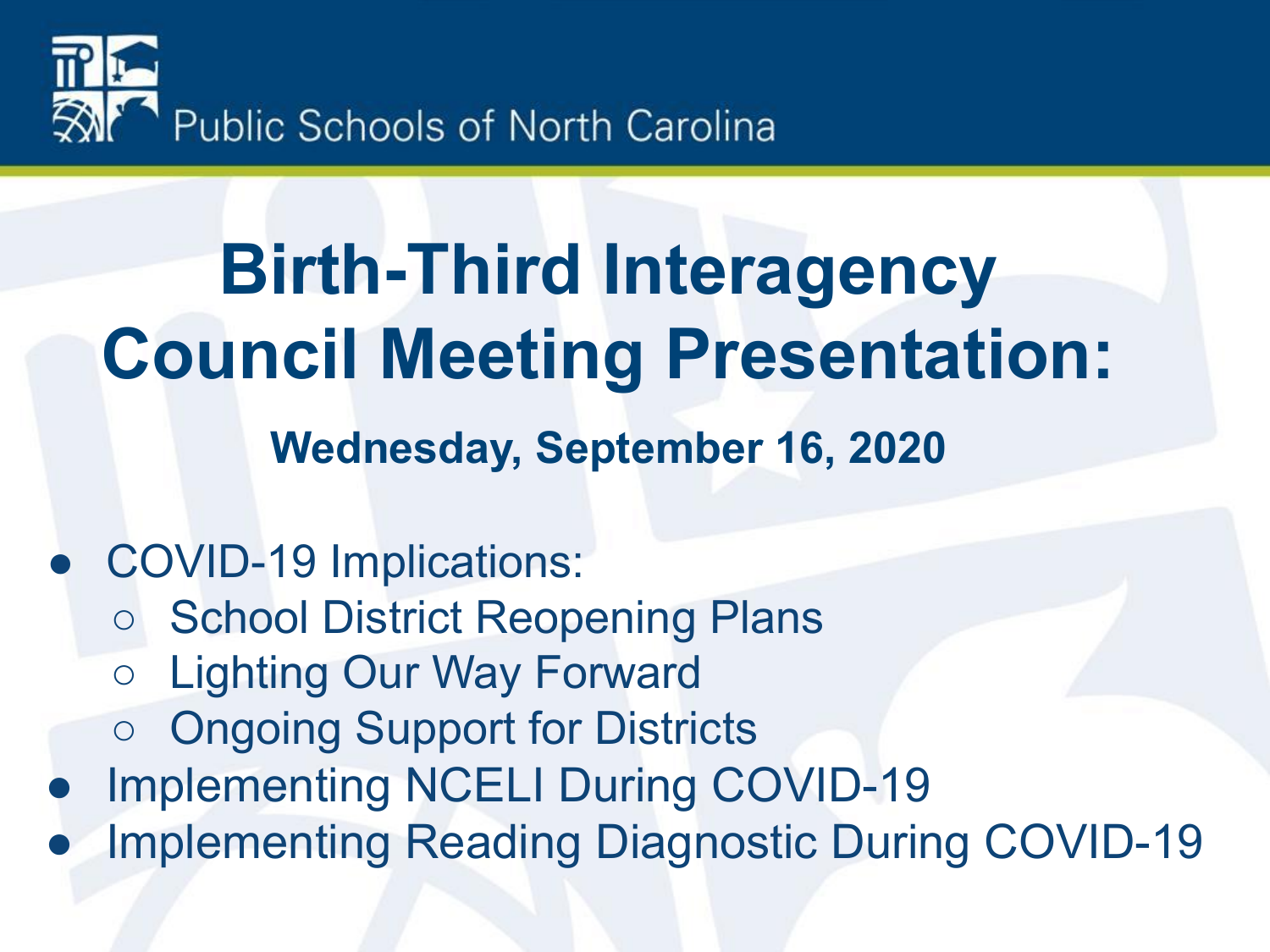

#### **Overview of NCDPI Presentation:**

**\*School District Reopening Plans: Lighting Our Way Forward; Ongoing Support for Districts due to COVID Implications Ms. Amy Rhyne**, *Director, Office of Early Learning, NCDPI* **Dr. Angie Mullennix**, *Director, K-12 Academics (SC&I) and Innovation Strategy, NCDPI*

**\*Implementing NC Early Learning Inventory During COVID-19 Dan Tetreault**, *Piedmont-Triad Early Learning Consultant, NCDPI, Office of Early Learning*

**\*Implementing NC Early Learning Inventory During COVID-19 Dr. Tara Galloway,***Director, K-3, NCDPI*

**Tonia Parrish**, *Lead Literacy Consultant, K-3 Literacy, NCDPI*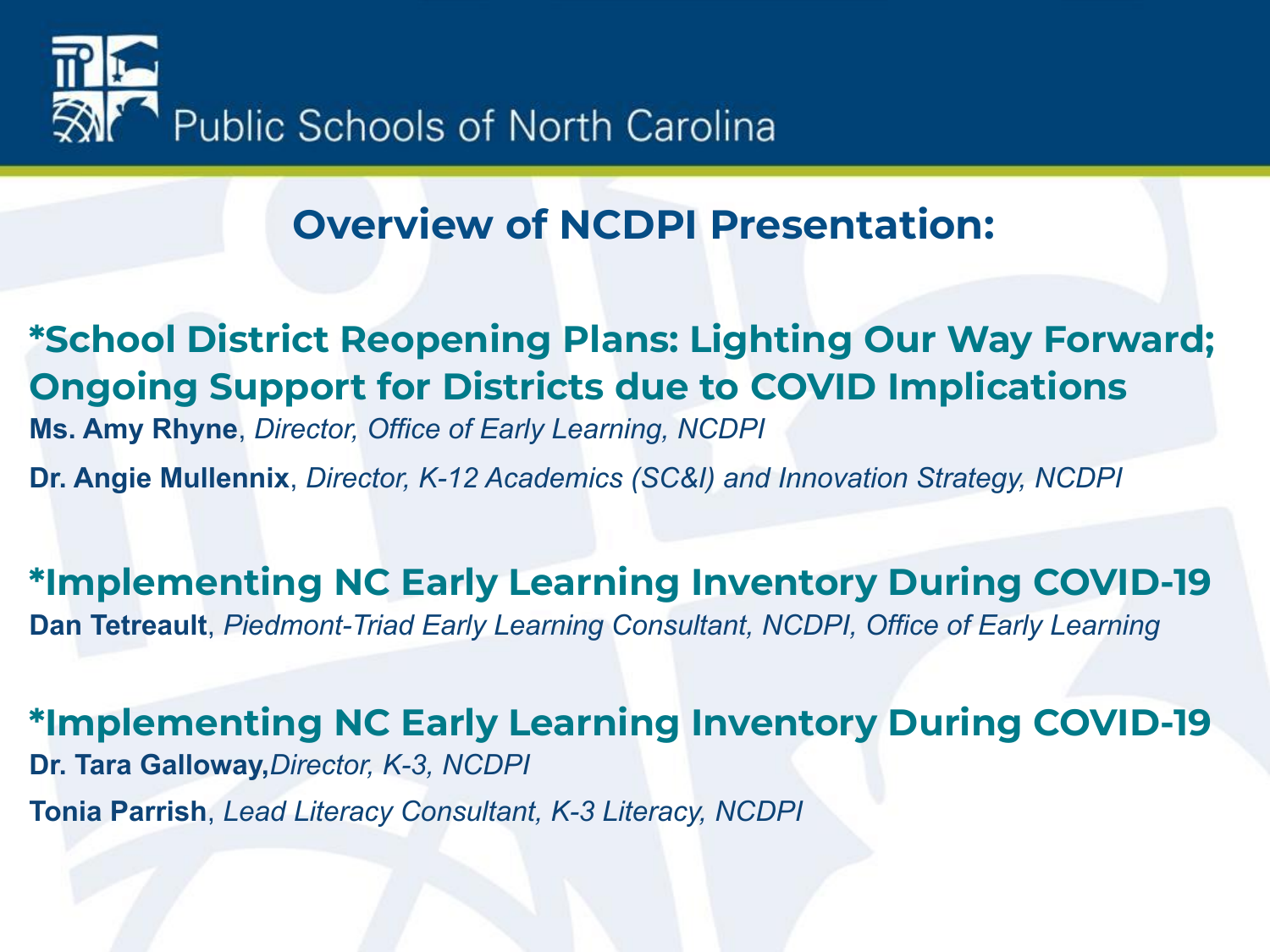

### **COVID-19 Implications and the Reopening of Schools 2020-2021**

- School District Reopening Plans
- [Lighting Our Way Forward](https://www.dpi.nc.gov/news/covid-19-response-resources/lighting-our-way-forward)
- Ongoing Support for Districts



**Ms. Amy Rhyne**, *Director, Office of Early Learning, NCDP* **Dr. Angie Mullennix**, *Director, K-12 Academics (SC&I) and Innovation Strategy, NCDPI*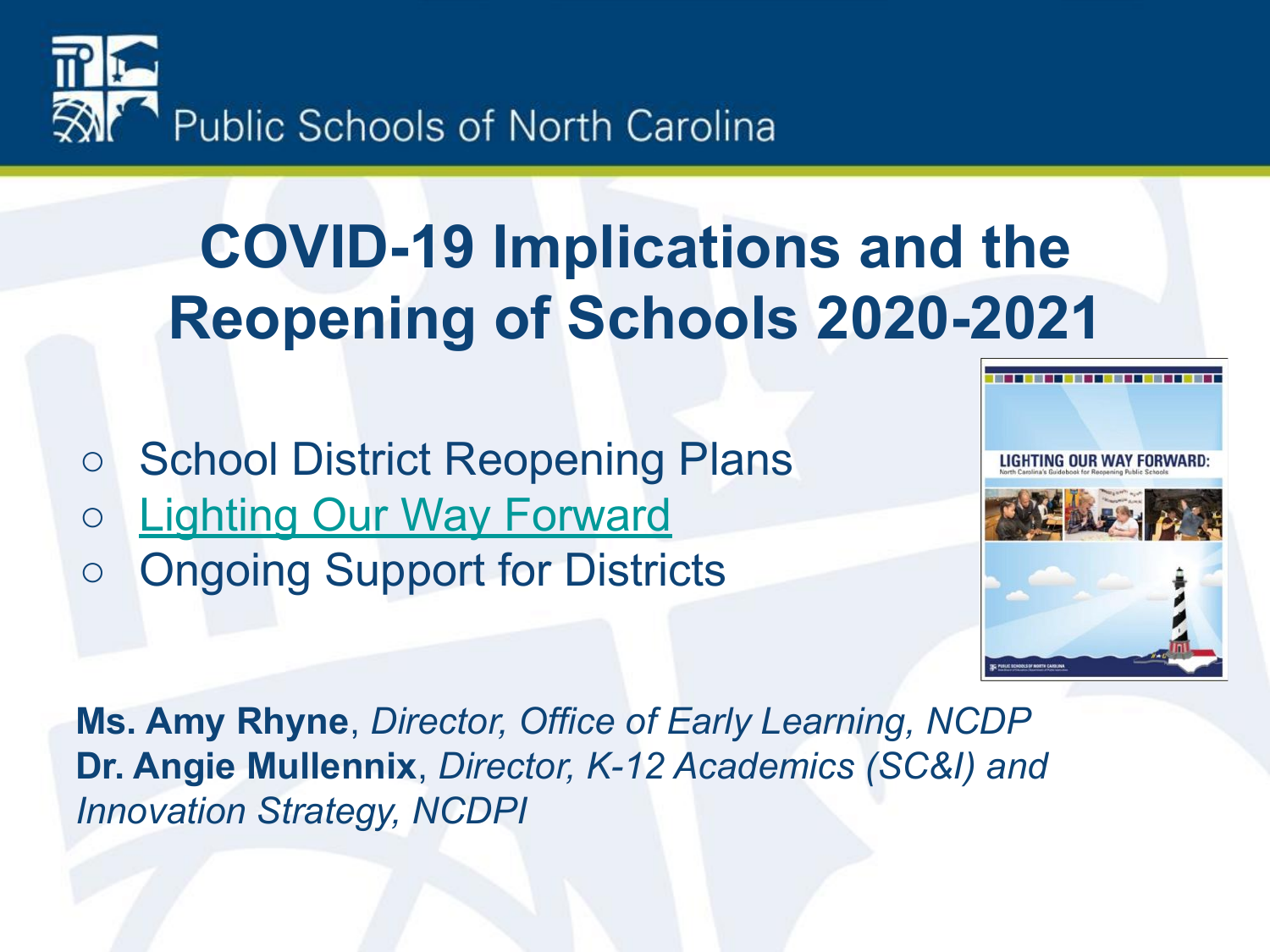### **School District Reopening Plans**

| <b>Enrollment</b> | <b>Plan</b> | % of State | # of Districts |  |
|-------------------|-------------|------------|----------------|--|
| 506,371           | В           | 35%        | 58/115         |  |
| 924,950           | C           | 65%        | 57/115         |  |

*Data as of 08.11.2020*

- Majority of state is in Plan C.
- Districts can shift from Plan B to C and vice versa based on their needs.
- Districts work with local health agencies to determine health/safety needs.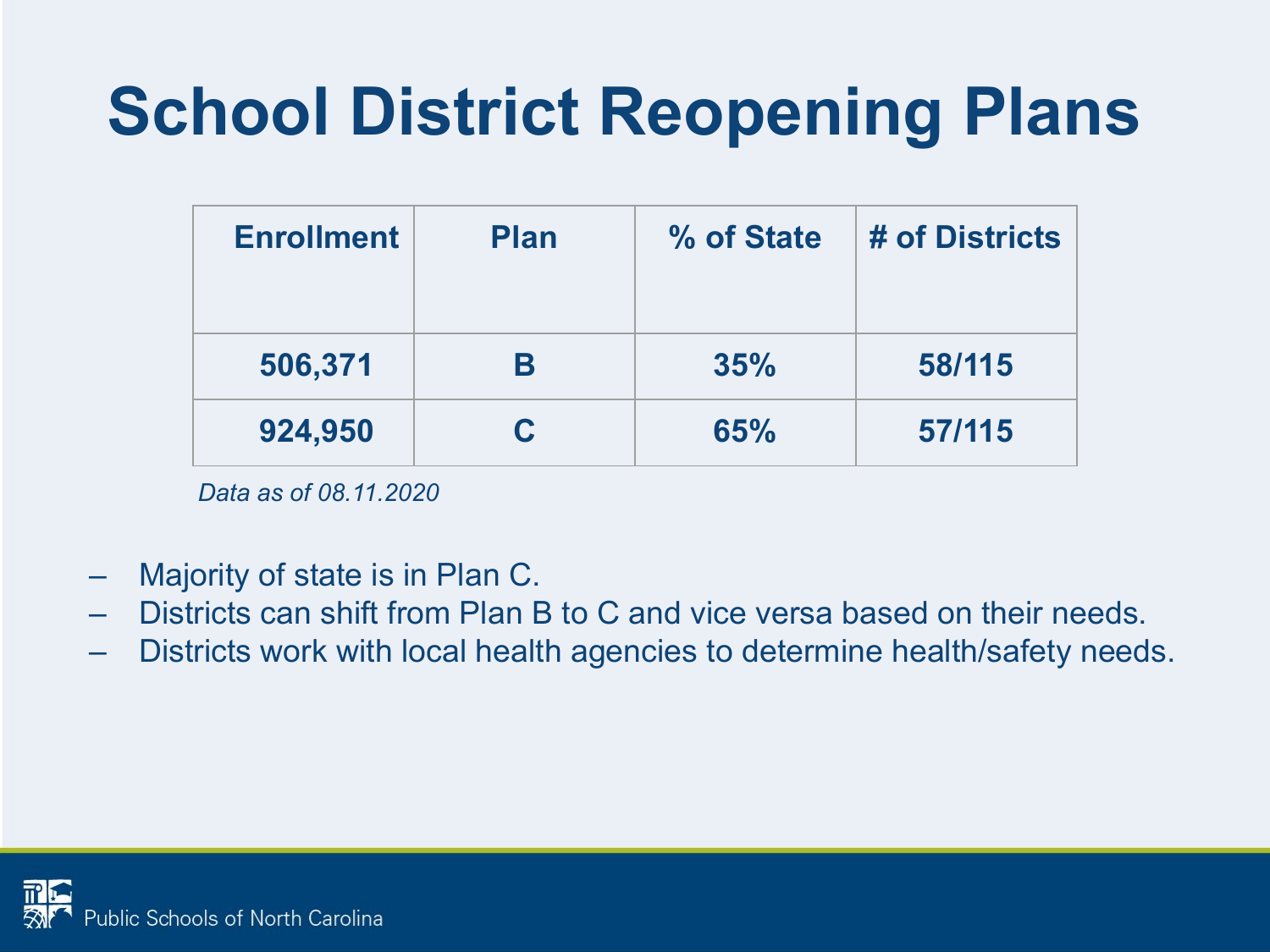# **Ongoing Support for Districts** [PD Outreach](https://docs.google.com/document/d/1Pc7EXqYuM0lHUrvFl2hn_jvKc7JeYlZ8HcPStstTX28/edit?usp=sharing) [PD Opportunities](https://www.ncpapa.net/domain/1039)

#### [NCPAPA Distinguished Leaders Remote](https://www.ncpapa.net/domain/1039)







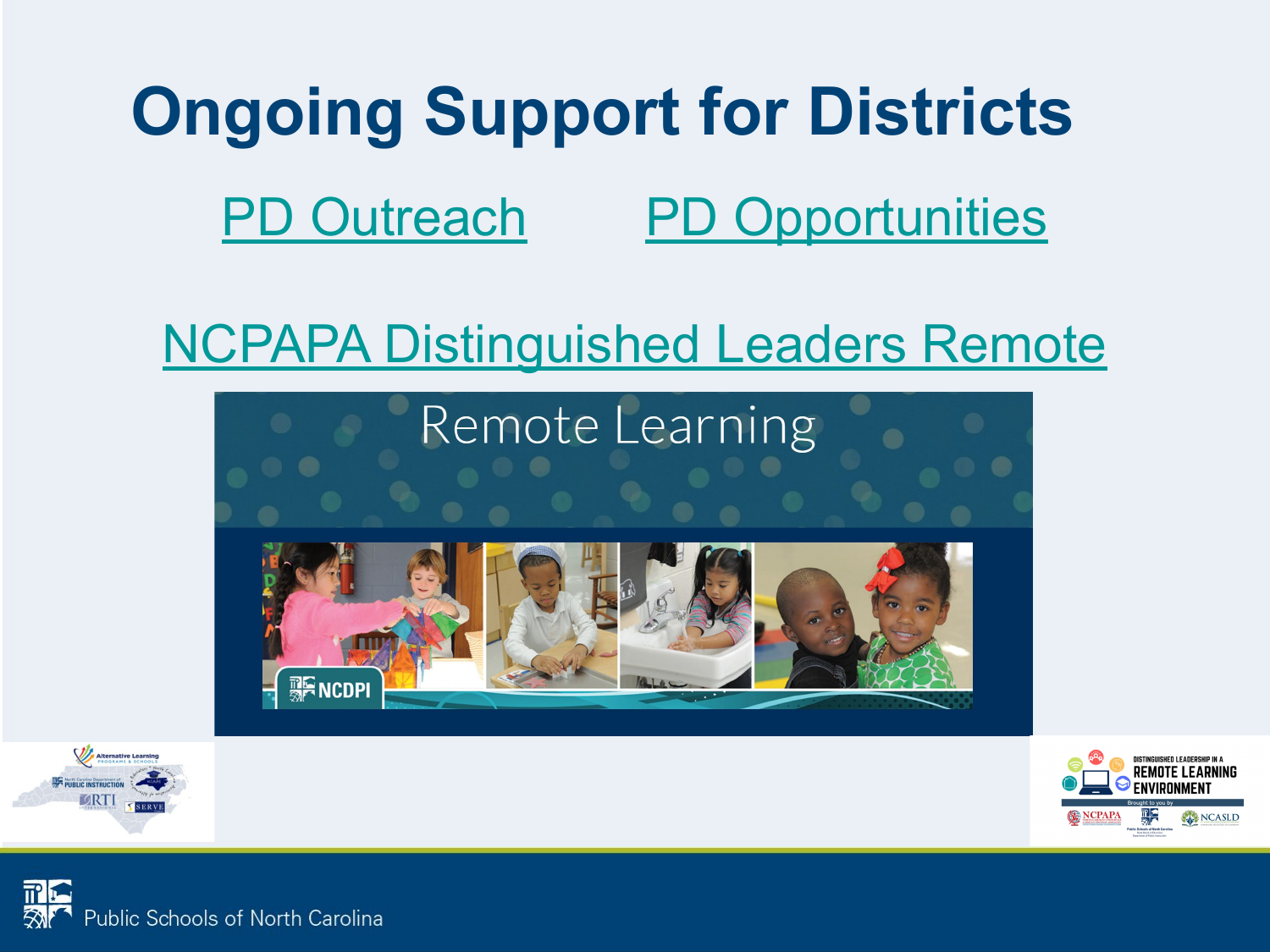## **Supporting Educators & Families**

- [Remote Learning Resources](https://sites.google.com/dpi.nc.gov/remote-learning-resources/home/parent-resources?authuser=0)
- [Non-digital Resources](https://sites.google.com/dpi.nc.gov/nck-3fap/remote-learning?authuser=0)
- [Weekly Top Ten](https://docs.google.com/document/d/1m598er4cj2J2Ckz3dXZbSptgLCk_Y1NQ3akiLH96hMM/edit)
- Focused Group Office Hours
- Stakeholder Involvement and Site Hits

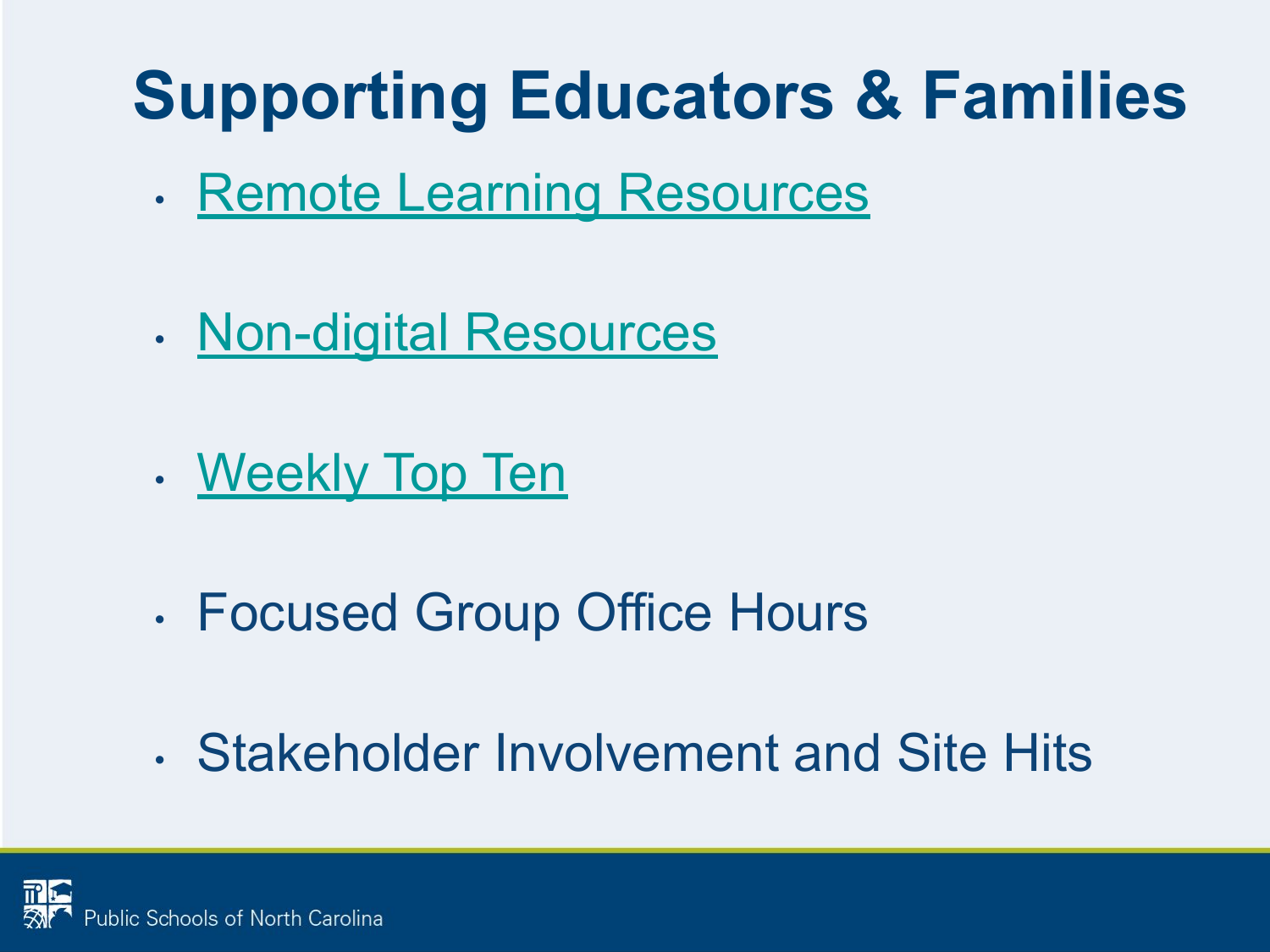### **B-3 Focus**

B-3 Reading Definition approved NC Foundations Unpacking Documents K-3 Comprehensive Plan SC&I Support Resources

Collaborative Communication with DHHS Joint memo Child Care Guidance input

#### Teaching Strategies Gold - All PK and K

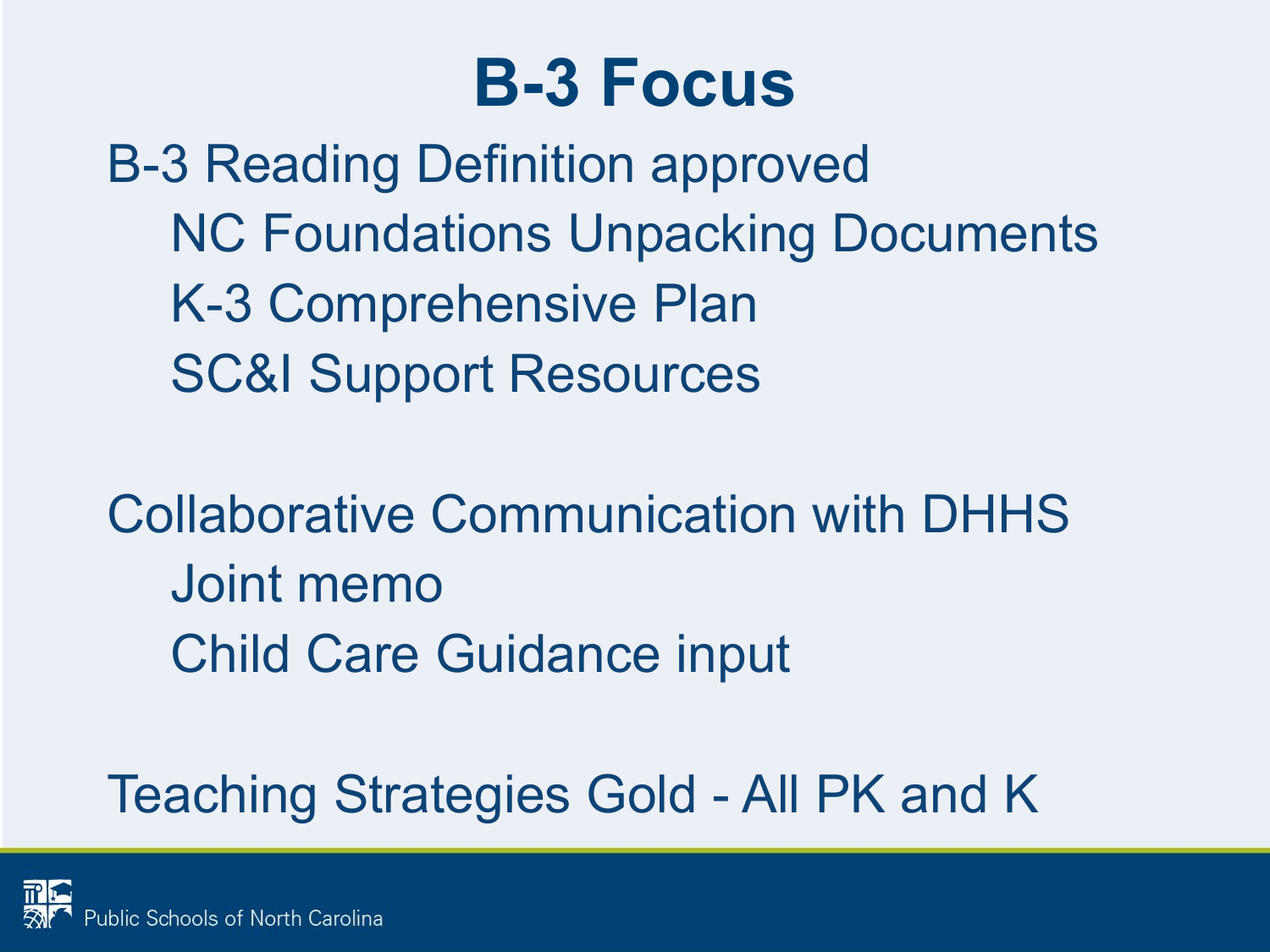

### **Implementing NC ELI During COVID-19**

**Dan Tetreault, Piedmont-Triad Early Learning Consultant,** 

**NCDPI Office of Early Learning**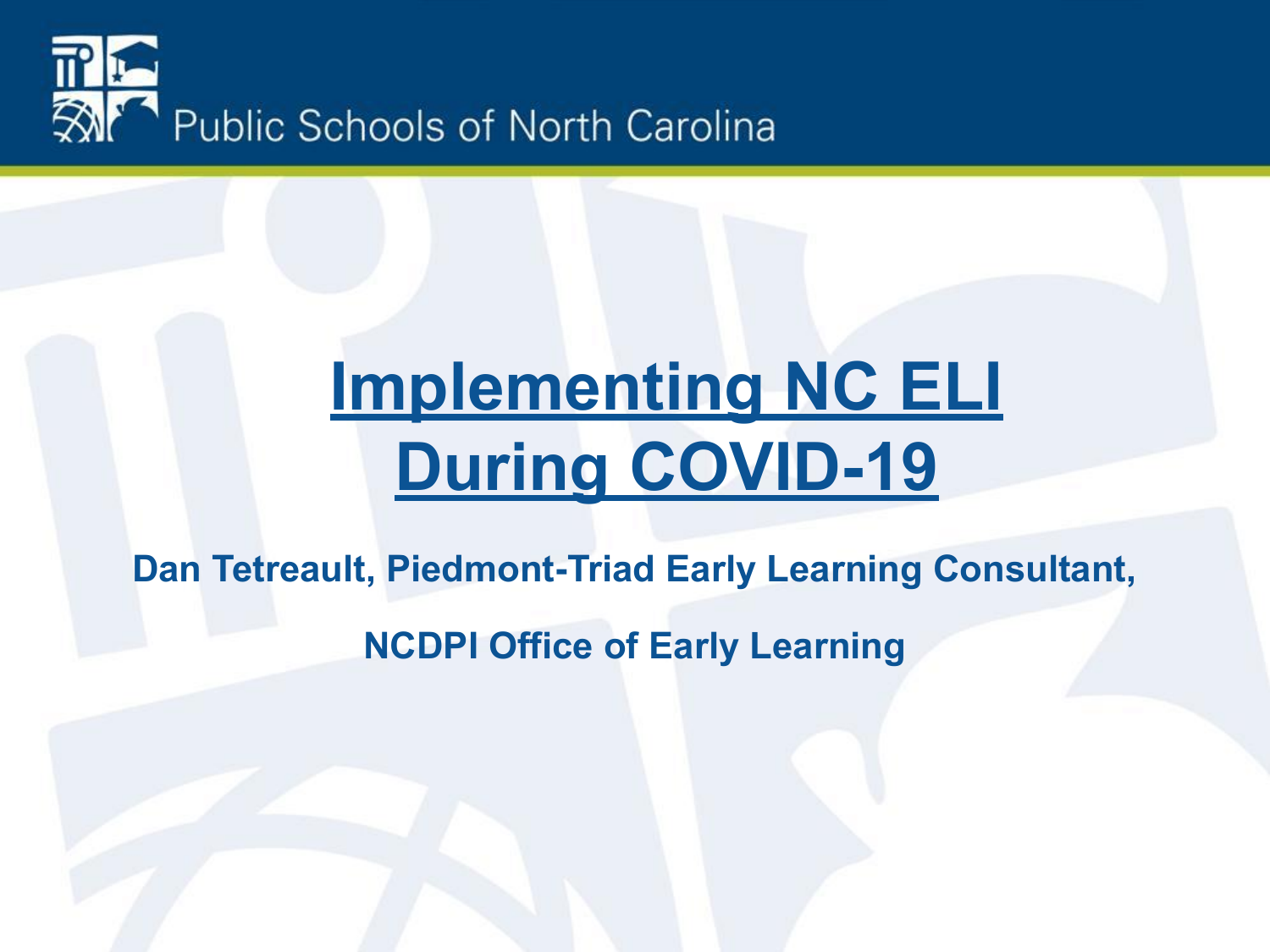### **Flexibility & Guidance**

- School Reopening Plans
	- Mix of virtual-only and blended models
	- No view into what to expect
- NC Early Learning Inventory is observation-based
	- Some skills will be difficult to observe or unobservable
- Supports
	- Extended time 30 days
	- o [Interactive Guide](https://sites.google.com/dpi.nc.gov/nck-3fap/nc-early-learning-inventory/implementing-nc-eli-during-covid-19) for implementing during Remote Learning

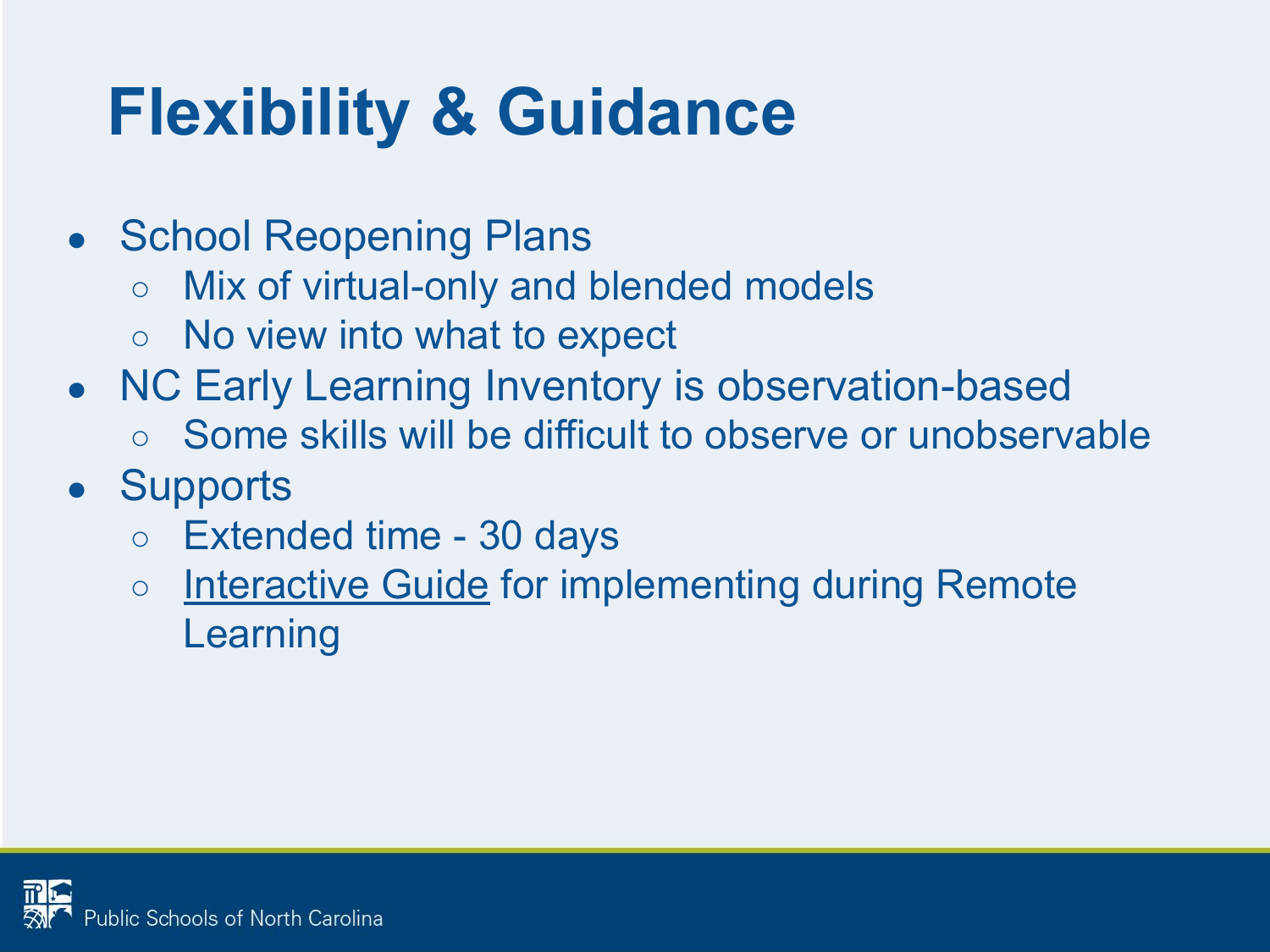

#### **Reading Diagnostic Tools During 2020/2021: COVID-19 Implications**

Dr. Tara Galloway, Director, K-3 Literacy Tonia Parrish, K-3 Lead Literacy Consultant NCDPI K-3 Literacy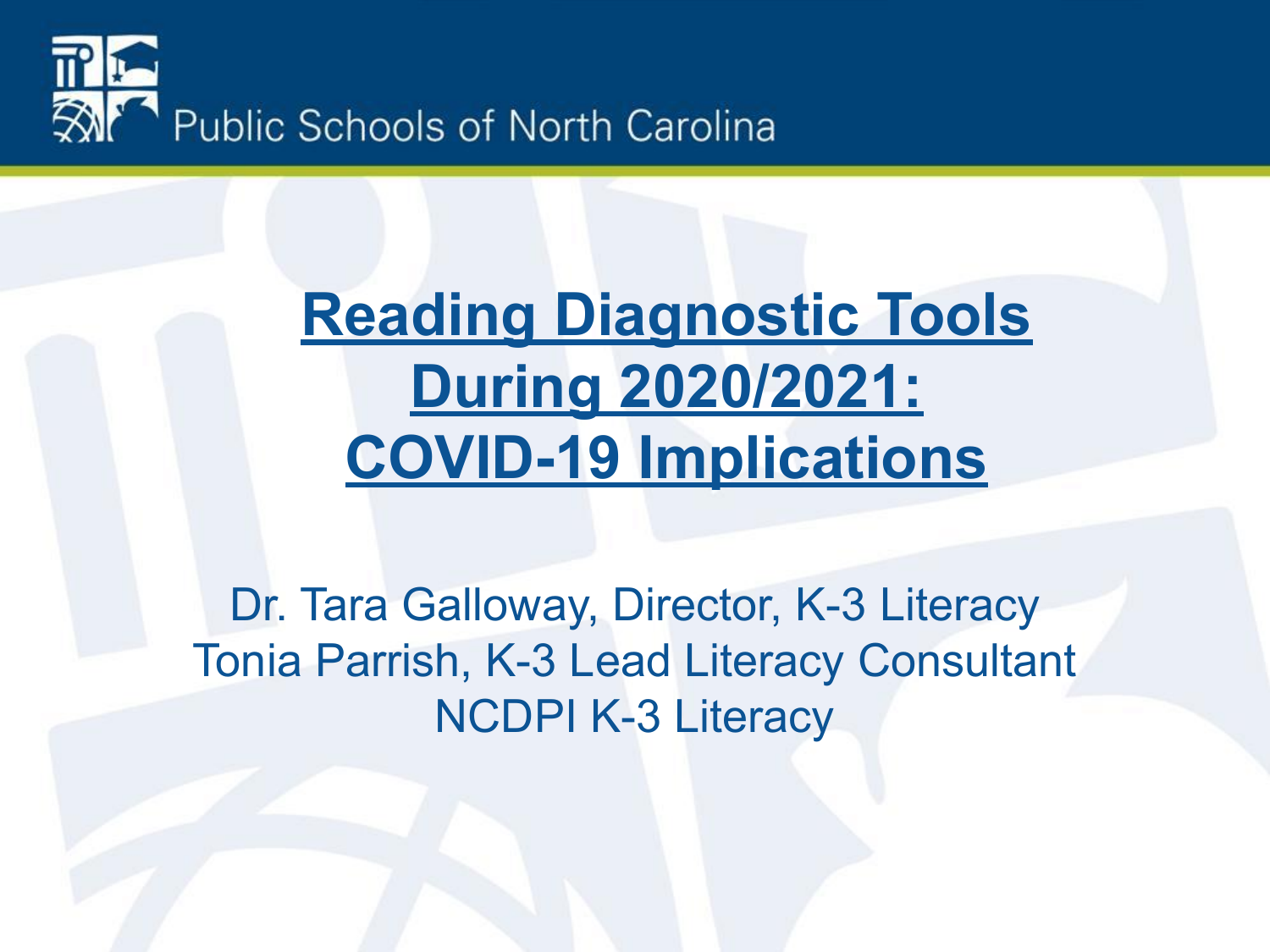### **K-3 Literacy Formative/Diagnostic Assessments**

The ultimate goal of reading assessment is prevention of reading difficulties and early intervention to ameliorate difficulties in reading development.

#### (Moats and Tolman, 2019)

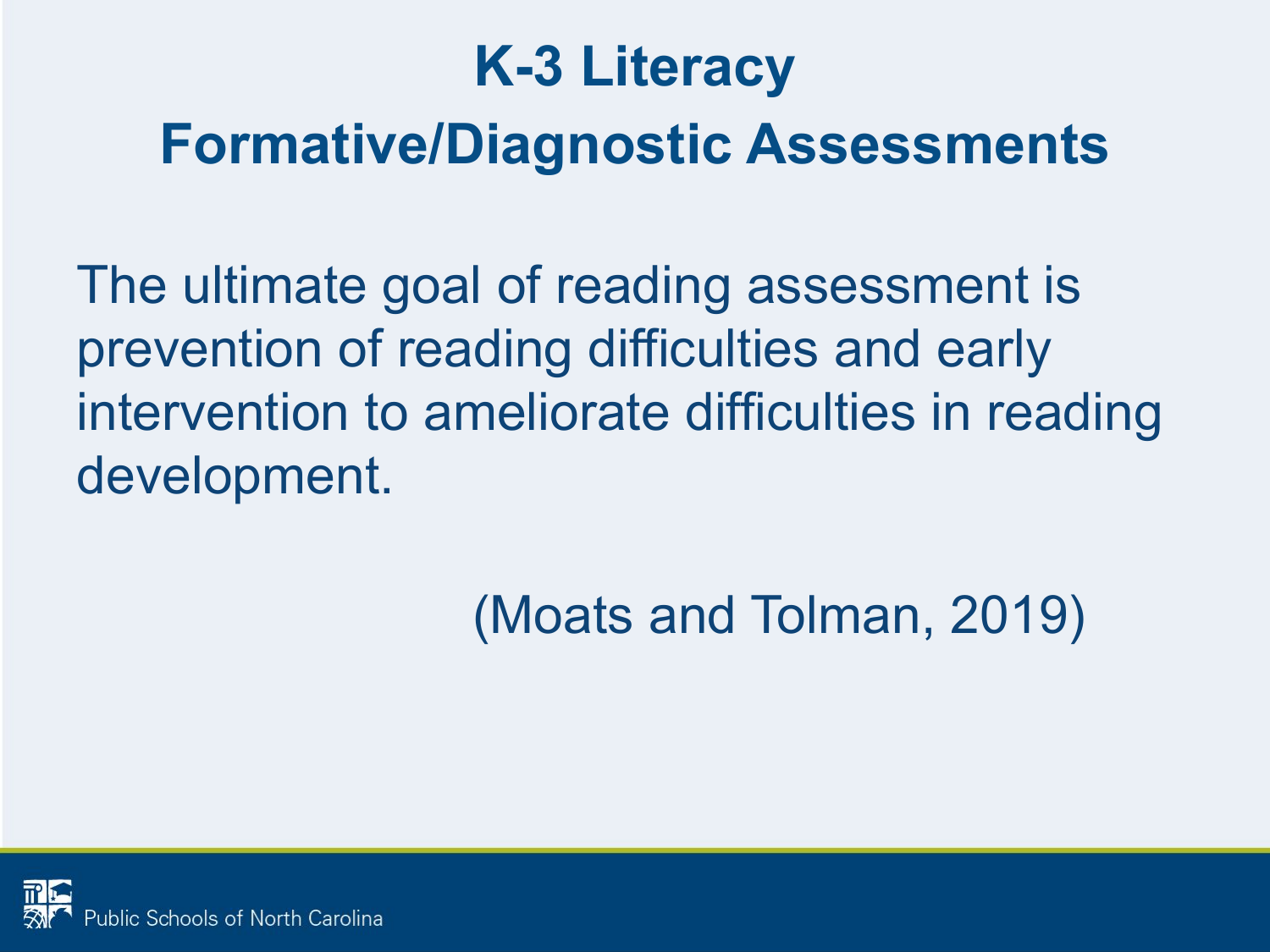#### **2020-2021 State Board of Education approved K-3 Literacy Formative/Diagnostic Assessments**

| <b>Vendor Contact</b>                                                  | <b>Assessment</b>                                                                                                                                                     | <b>Link to Information</b><br>(Provided by Vendors) | <b>Link to Website</b><br>(Provided by Vendors)                                  |  |
|------------------------------------------------------------------------|-----------------------------------------------------------------------------------------------------------------------------------------------------------------------|-----------------------------------------------------|----------------------------------------------------------------------------------|--|
| <b>NWEA</b><br>Julia Watkins<br>julia.watkins@nwea.org                 | MAP Growth plus MAP<br>Reading Fluency<br>(Measures of Academic<br>Progress)                                                                                          | <b>NWEA - MAP</b>                                   | www.nwea.org                                                                     |  |
| Renaissance Learning<br>Laurie Boykon<br>Laurie.Boykon@renaissance.com | STAR Early Literacy and<br>STAR Reading must be used<br>in conjunction, and under the<br>vendor's prescribed process,<br>in order to meet the<br>requirements of RTA. | Renaissance - STAR                                  | www.renaissance.com                                                              |  |
| Istation<br>Cristina Brown<br>cmbrown@istation.com                     | ISIP-ER (Istation's<br>Indicators of Progress for<br>Early Reading)                                                                                                   | <b>Istation - ISIP-ER</b>                           | www.istation.com                                                                 |  |
| <b>Curriculum Associates</b><br><b>Kelly Petty</b><br>KPetty@cainc.com | iReady                                                                                                                                                                | Curriculum Associates - iReady                      | https://www.curriculumassociat<br>es.com/products/i-ready/i-ready<br>-assessment |  |
| Amplify<br>Sean McFall<br>smcfall@amplify.com                          | mCLASS TRC and DIBELS<br>must be used in order to<br>meet the requirements of<br><b>RTA</b>                                                                           | <b>Amplify - mClass and DIBELS</b>                  | https://amplify.com/north-carol<br>ina/                                          |  |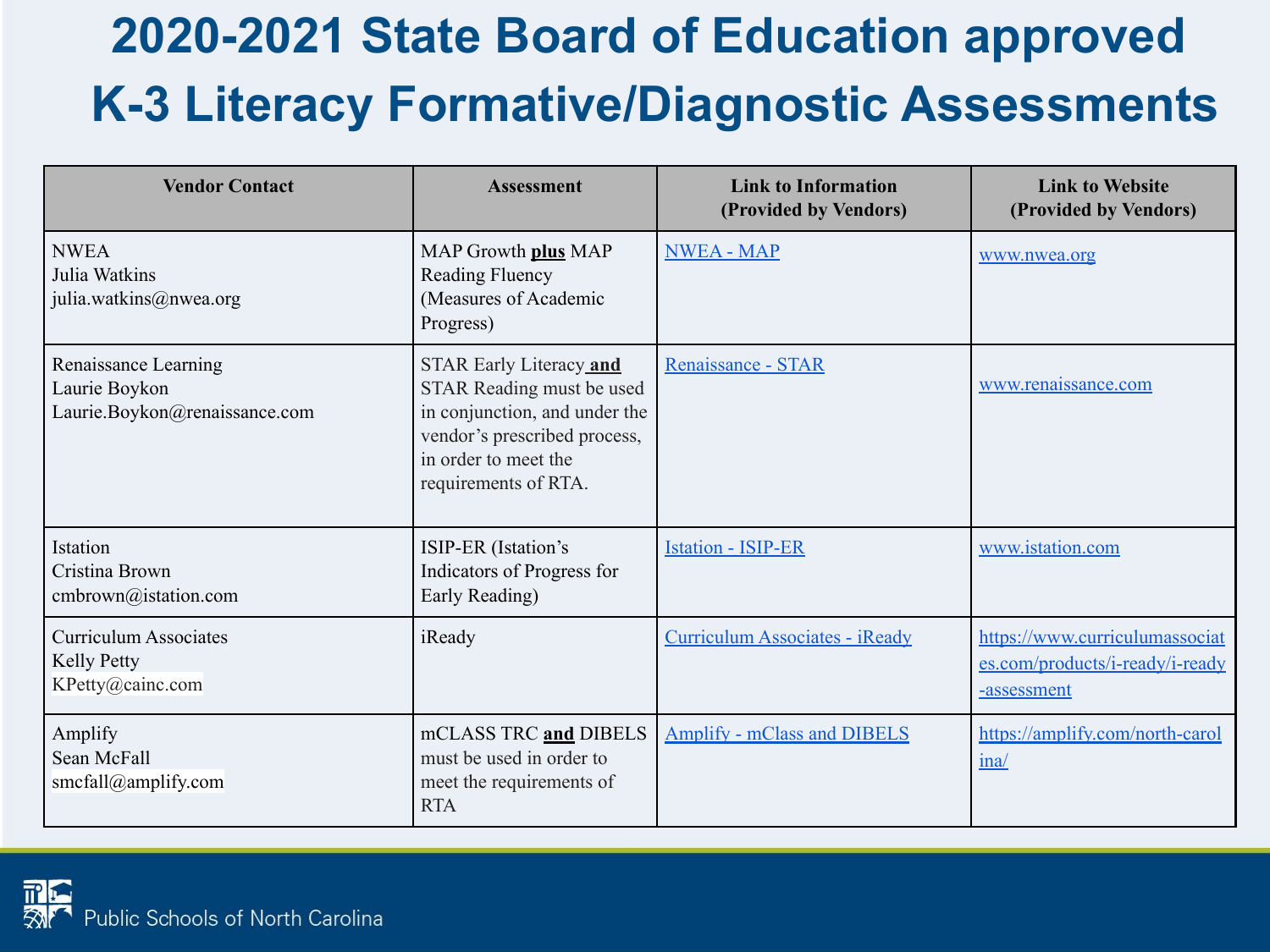#### **2020-2021 PSU Vendor Choice Data**

| <b>Vendor</b><br><b>Totals</b> | Total # of<br><b>PSU's</b> | Total % of<br><b>PSU's</b> | Total # of<br>elementary<br>schools | Total % of<br>elementary<br>schools | Total # of $K-3$<br>students<br>enrolled | Total % of<br><b>students</b><br>statewide |
|--------------------------------|----------------------------|----------------------------|-------------------------------------|-------------------------------------|------------------------------------------|--------------------------------------------|
| <b>Amplify</b>                 | 22                         | 11.5                       | 129                                 | 9.2                                 | 36551                                    | 8                                          |
| <b>iReady</b>                  | 86                         | 45                         | 505                                 | 36.1                                | 154373                                   | 34                                         |
| <b>Istation</b>                | 46                         | 24.1                       | 472                                 | 33.8                                | 162148                                   | 35.7                                       |
| <b>MAP</b>                     | 23                         | 12.1                       | 163                                 | 11.7                                | 63905                                    | 14.1                                       |
| <b>STAR</b>                    | 14                         | 7.3                        | 129                                 | 9.2                                 | 37428                                    | 8.2                                        |
| Total                          | 191                        | 100                        | 1398                                | 100                                 | 454405                                   | 100                                        |

#### [Vendor Choice Data](https://docs.google.com/spreadsheets/d/1PzNEmpSOEXUMw219H__F0T7aibL9V9tdWsh92rHj3t8/edit)